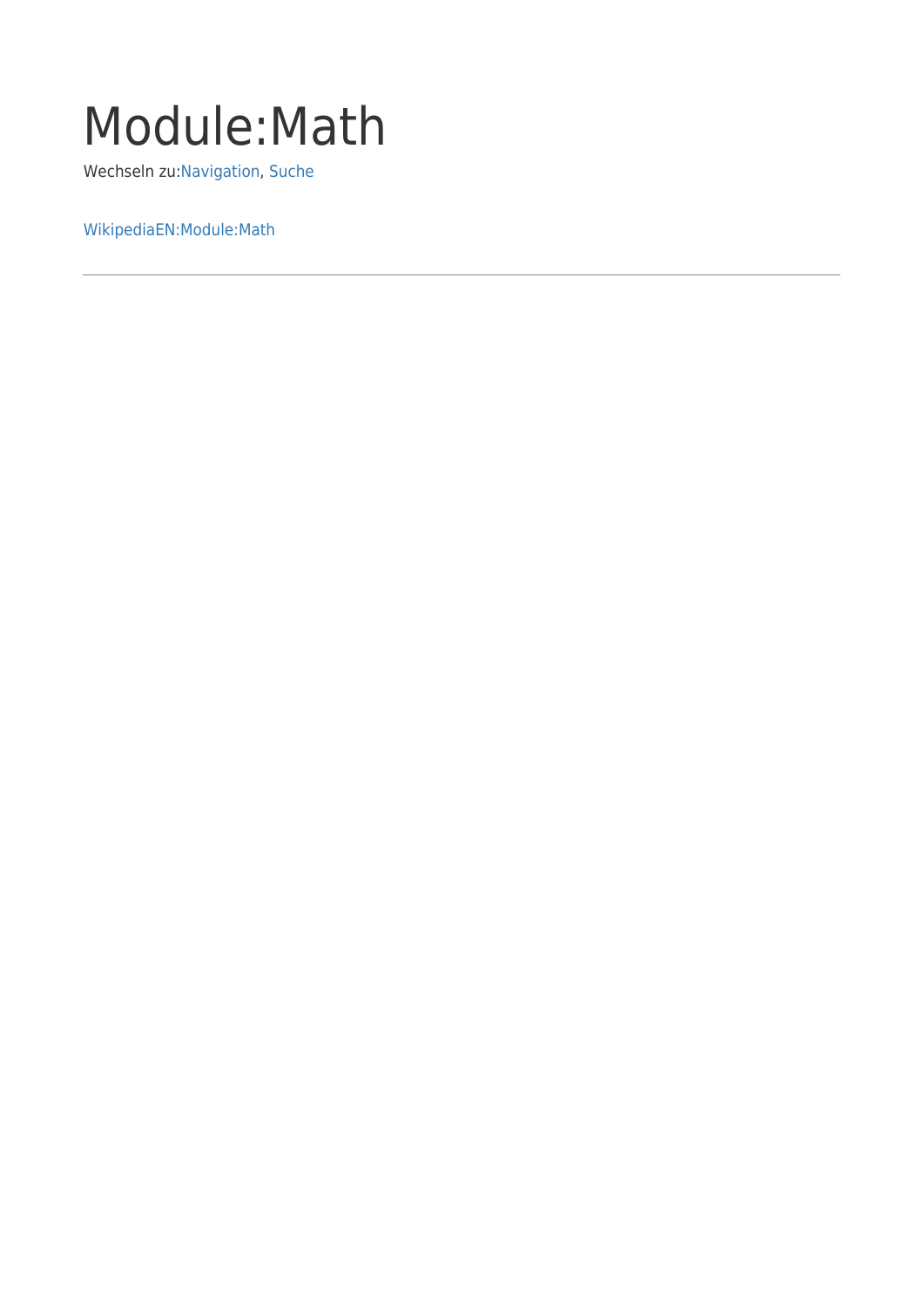```
--[[
This module provides a number of basic mathematical operations.
]]
local yesno, getArgs -- lazily initialized
local p = {} -- Holds functions to be returned from #invoke, and
functions to make available to other Lua modules.
local wrap = {} -- Holds wrapper functions that process arguments from
#invoke. These act as intemediary between functions meant for #invoke and
functions meant for Lua.
--[[
Helper functions used to avoid redundant code.
]]
local function err(msg)
         -- Generates wikitext error messages.
         return mw.ustring.format('<strong class="error">Formatting error:
%s</strong>', msg)
end
local function unpackNumberArgs(args)
         -- Returns an unpacked list of arguments specified with numerical
keys.
        local ret = \{\} for k, v in pairs(args) do
                if type(k) == 'number' then table.insert(ret, v)
                 end
         end
         return unpack(ret)
end
local function makeArgArray(...)
         -- Makes an array of arguments from a list of arguments that
might include nils.
         local args = {...} -- Table of arguments. It might contain nils
or non-number values, so we can't use ipairs.
         local nums = {} -- Stores the numbers of valid numerical
arguments.
        local ret = \{\} for k, v in pairs(args) do
                v = p. cleanNumber(v)
                 if v then
                        nums[#nums + 1] = k args[k] = v
```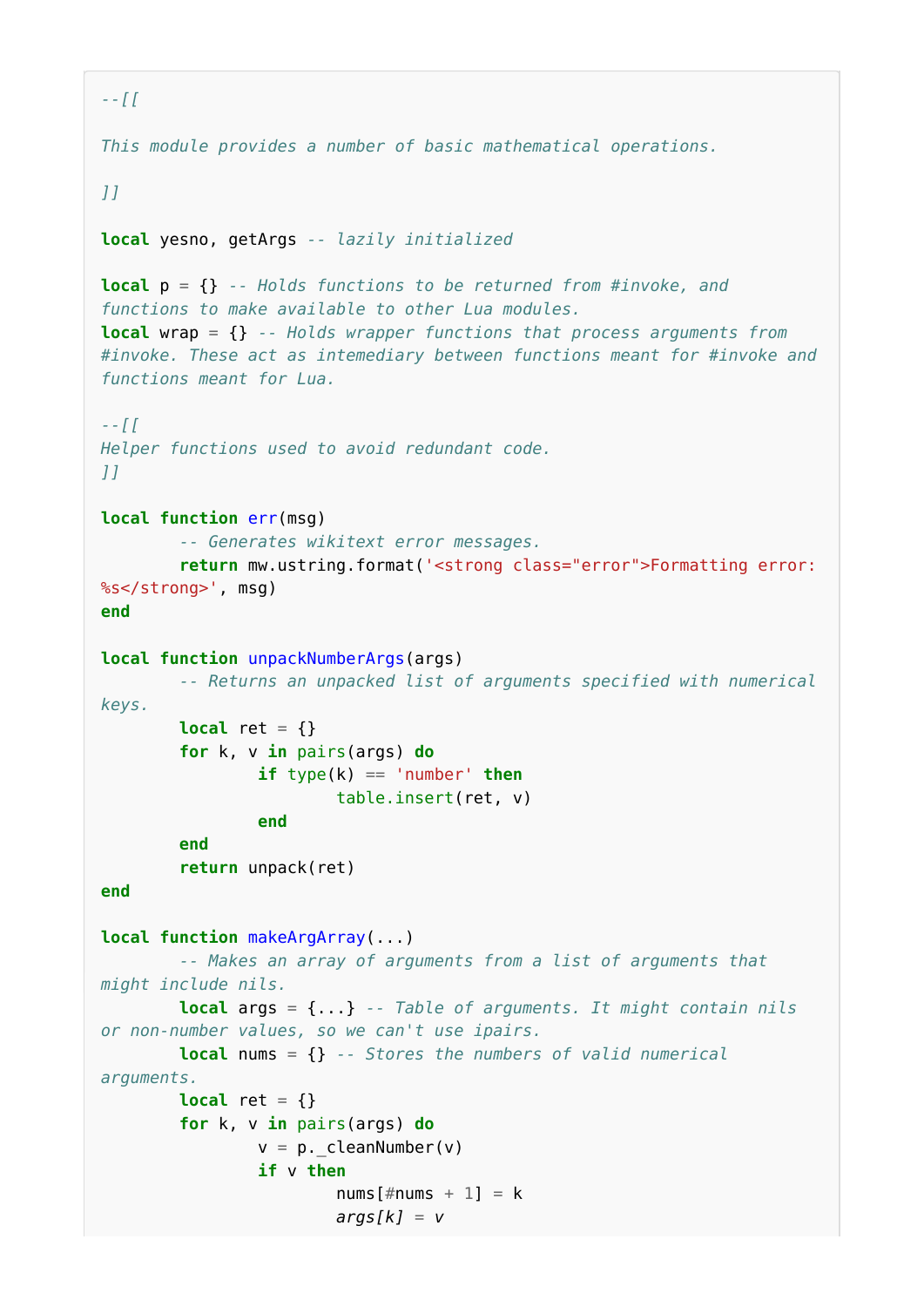```
 end
         end
         table.sort(nums)
         for i, num in ipairs(nums) do
                ret[#ret + 1] = args[num] end
         return ret
end
local function fold(func, ...)
         -- Use a function on all supplied arguments, and return the
result. The function must accept two numbers as parameters,
         -- and must return a number as an output. This number is then
supplied as input to the next function call.
         local vals = makeArgArray(...)
         local count = #vals -- The number of valid arguments
        if count == 0 then return -- Exit if we have no valid args, otherwise removing the
first arg would cause an error.
                 nil, 0
         end
        local ret = table.remove(vals, 1)
         for _, val in ipairs(vals) do
                ret = func(ret, val) end
         return ret, count
end
--[[
Fold arguments by selectively choosing values (func should return when to
choose the current "dominant" value).
]]
local function binary_fold(func, ...)
         local value = fold((function(a, b) if func(a, b) then return a
else return b end end), ...)
         return value
end
--[[
random
Generate a random number
Usage:
{{#invoke: Math | random }}
{{#invoke: Math | random | maximum value }}
{{#invoke: Math | random | minimum value | maximum value }}
]]
function wrap.random(args)
```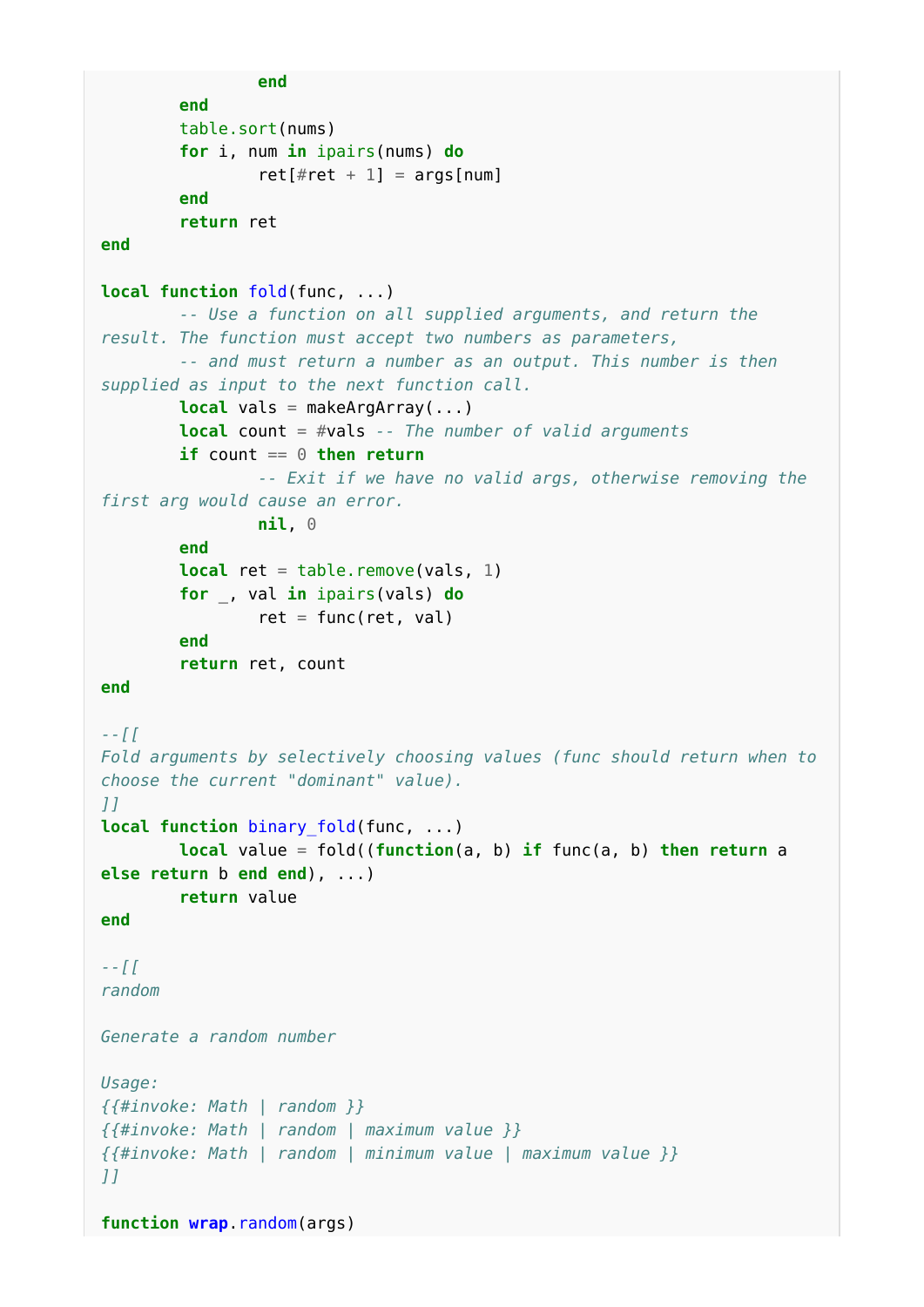```
local first = p. cleanNumber(args[1])
         local second = p._cleanNumber(args[2])
        return p. random(first, second)
end
function p._random(first, second)
        math.randomseed(mw.site.stats.edits + mw.site.stats.pages +
os.time() + math.floor(os.clock() * 1000000000))
         -- math.random will throw an error if given an explicit nil
parameter, so we need to use if statements to check the params.
         if first and second then
                 if first <= second then -- math.random doesn't allow the
first number to be greater than the second.
                          return math.random(first, second)
                 end
         elseif first then
                 return math.random(first)
         else
                 return math.random()
         end
end
--[[
order
Determine order of magnitude of a number
Usage:
{{#invoke: Math | order | value }}
]]
function wrap.order(args)
        local input string = (args[1] or args.x or '0');
         local input_number = p._cleanNumber(input_string);
         if input_number == nil then
                 return err('order of magnitude input appears
non-numeric')
         else
                return p. order(input number)
         end
end
function p._order(x)
        if x == 0 then return 0 end
         return math.floor(math.log10(math.abs(x)))
end
--[[
precision
```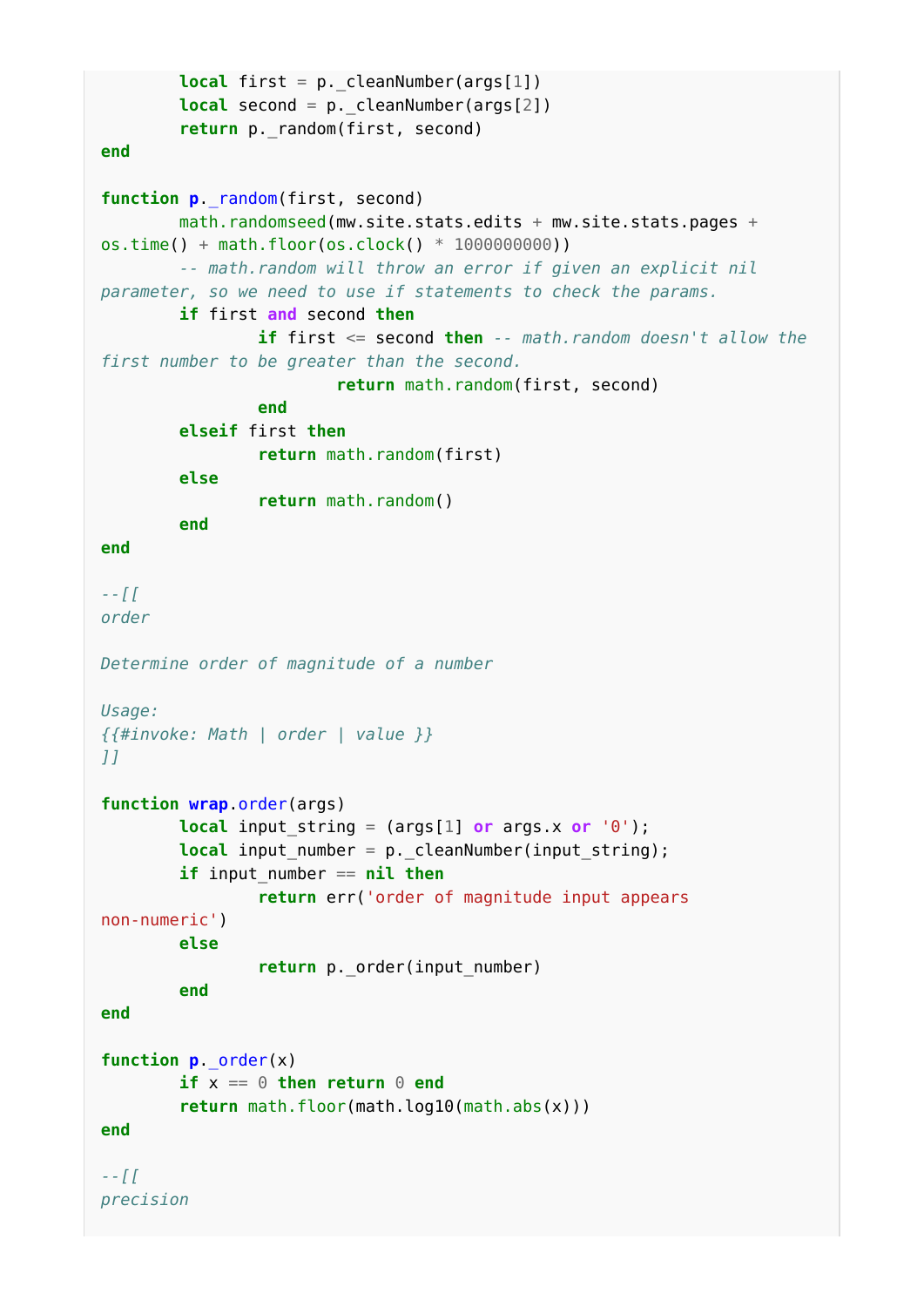```
Detemines the precision of a number using the string representation
Usage:
{{ #invoke: Math | precision | value }}
]]
function wrap.precision(args)
            local input_string = (args[1] or args.x or '0');
           local trap fraction = args.check fraction;
           local input number;
            if not yesno then
                      yesno = require('Module:Yesno')
            end
            if yesno(trap_fraction, true) then -- Returns true for all input
except nil, false, "no", "n", "0" and a few others. See [[Module:Yesno]].
                     local pos = string.find(input string, '/', 1, true);
                       if pos ~= nil then
                                 if string.find(input_string, '/', pos + 1, true)
== nil then
                                            local denominator =
string.sub(input string, pos+1, -1);
                                            local denom_value =
tonumber(denominator);
                                            if denom_value ~= nil then
                                                       return math.log10(denom_value);
end and the contract of the contract of the contract of the contract of the contract of the contract of the contract of the contract of the contract of the contract of the contract of the contract of the contract of the 
end and the contract of the contract of the contract of the contract of the contract of the contract of the contract of the contract of the contract of the contract of the contract of the contract of the contract of the 
                      end
            end
            input_number, input_string = p._cleanNumber(input_string);
            if input_string == nil then
                       return err('precision input appears non-numeric')
            else
                      return p. precision(input string)
            end
end
function p._precision(x)
           if type(x) == 'number' then
                     x = \text{toString}(x) end
           x = string.upper(x)
           local decimal = x:find('%.'')local exponent pos = x:find('E')local result = 0;
           if exponent pos \sim= nil then
```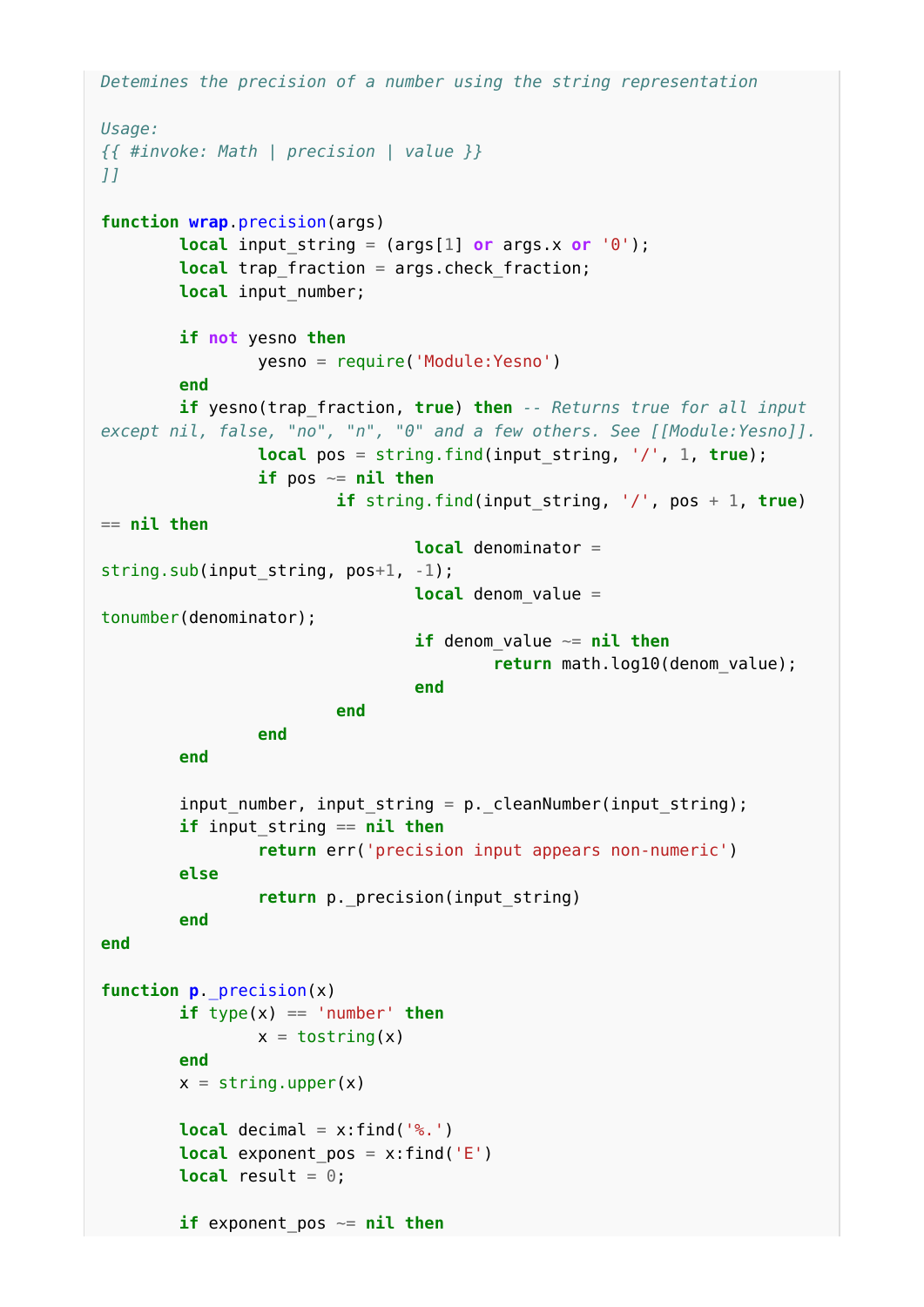```
local exponent = string.sub(x, exponent pos + 1)
                x = string.sub(x, 1, exponent pos - 1)
                result = result - tonumber(exponent) end
         if decimal ~= nil then
                result = result + string.len(x) - decimal
                 return result
         end
        local pos = string.length(x);
         while x:byte(pos) == string.byte('0') do
                pos = pos - 1result = result - 1if pos \leq 0 then
                         return 0
                 end
         end
         return result
end
--[[
max
Finds the maximum argument
Usage:
{{#invoke:Math| max | value1 | value2 | ... }}
Note, any values that do not evaluate to numbers are ignored.
]]
function wrap.max(args)
         return p._max(unpackNumberArgs(args))
end
function p._max(...)
         local max_value = binary_fold((function(a, b) return a > b end),
...)
         if max_value then
                 return max_value
         end
end
--[[
median
Find the median of set of numbers
```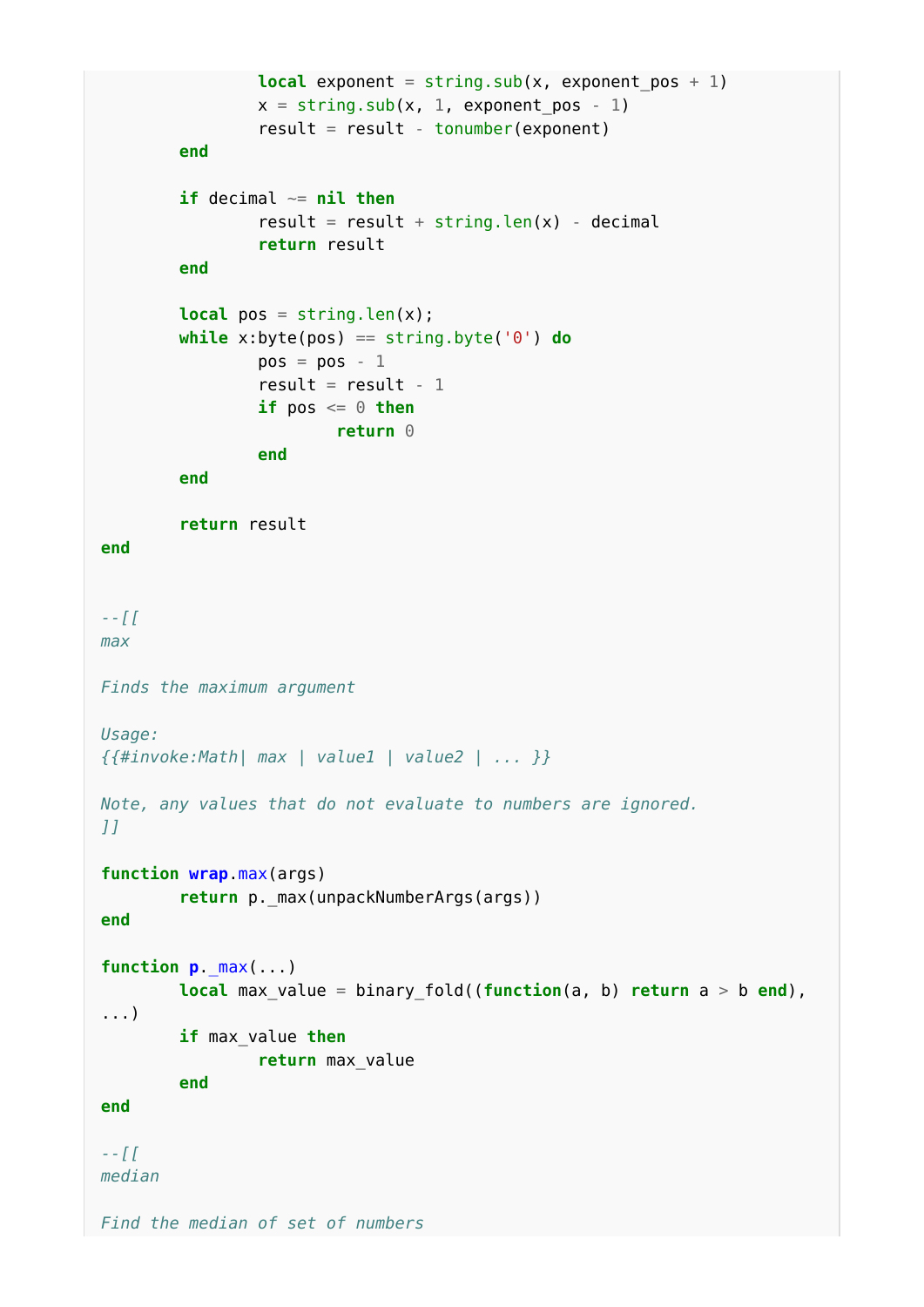```
Usage:
{{#invoke:Math | median | number1 | number2 | ...}}
OR
{{#invoke:Math | median }}
]]
function wrap.median(args)
        return p. median(unpackNumberArgs(args))
end
function p._median(...)
         local vals = makeArgArray(...)
         local count = #vals
         table.sort(vals)
        if count == 0 then return 0
         end
        if p \cdot \text{mod}(count, 2) == \theta then
                  return (vals[count/2] + vals[count/2+1])/2
         else
                  return vals[math.ceil(count/2)]
         end
end
--[[
min
Finds the minimum argument
Usage:
{{#invoke:Math| min | value1 | value2 | ... }}
OR
{{#invoke:Math| min }}
When used with no arguments, it takes its input from the parent
frame. Note, any values that do not evaluate to numbers are ignored.
]]
function wrap.min(args)
         return p._min(unpackNumberArgs(args))
end
function p._min(...)
         local min_value = binary_fold((function(a, b) return a < b end),
...)
         if min_value then
                  return min_value
         end
```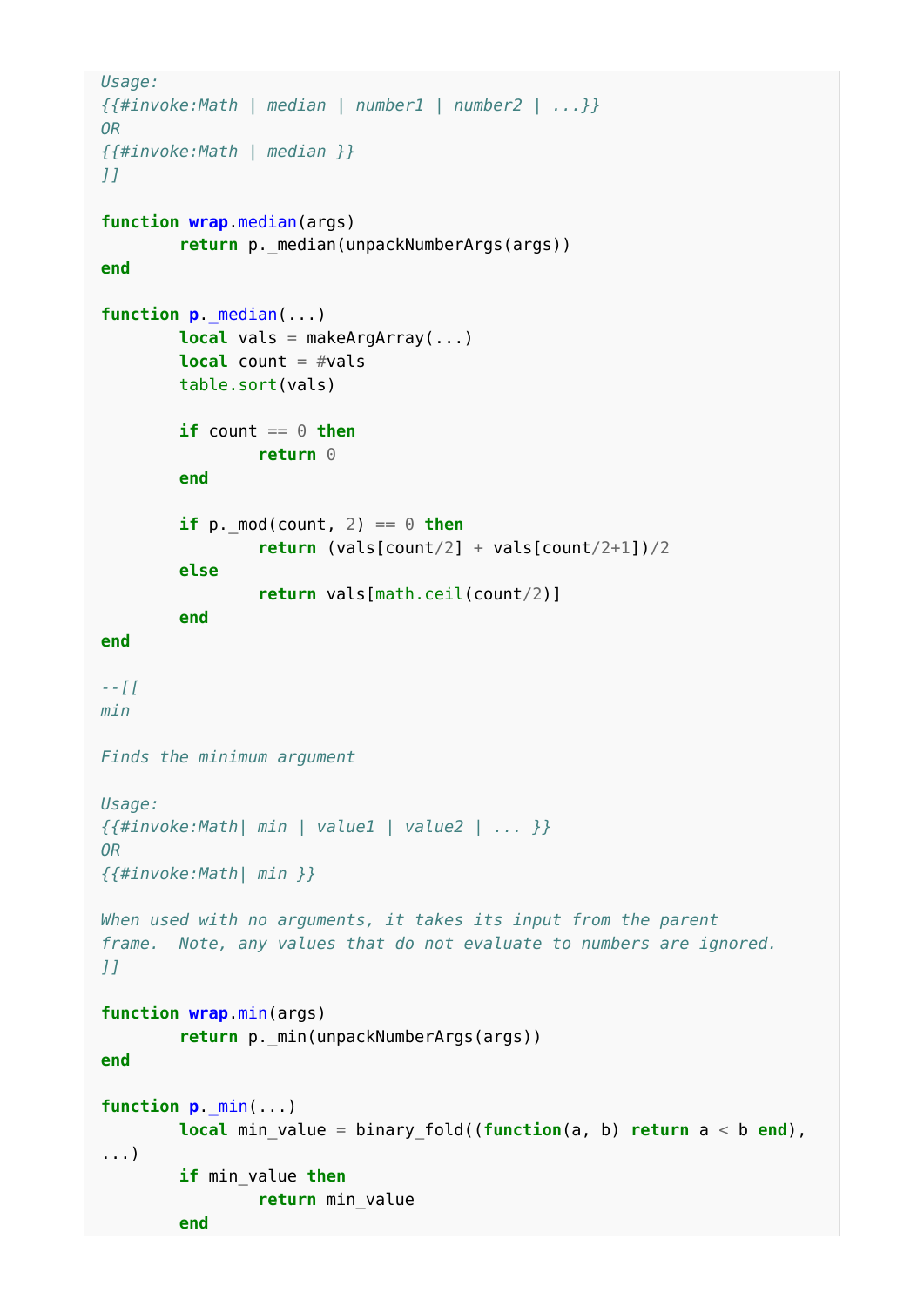```
end
--[[
sum
Finds the sum
Usage:
{{#invoke:Math| sum | value1 | value2 | ... }}
OR
{{#invoke:Math| sum }}
Note, any values that do not evaluate to numbers are ignored.
]]
function wrap.sum(args)
         return p._sum(unpackNumberArgs(args))
end
function p._sum(...)
        local sums, count = fold((function(a, b)) return a + b end), ...)
         if not sums then
                 return 0
         else
                 return sums
         end
end
--[[
average
Finds the average
Usage:
{{#invoke:Math| average | value1 | value2 | ... }}
OR
{{#invoke:Math| average }}
Note, any values that do not evaluate to numbers are ignored.
]]
function wrap.average(args)
        return p. average(unpackNumberArgs(args))
end
function p._average(...)
        local sum, count = fold((function(a, b) return a + b end), ...)
         if not sum then
                 return 0
         else
```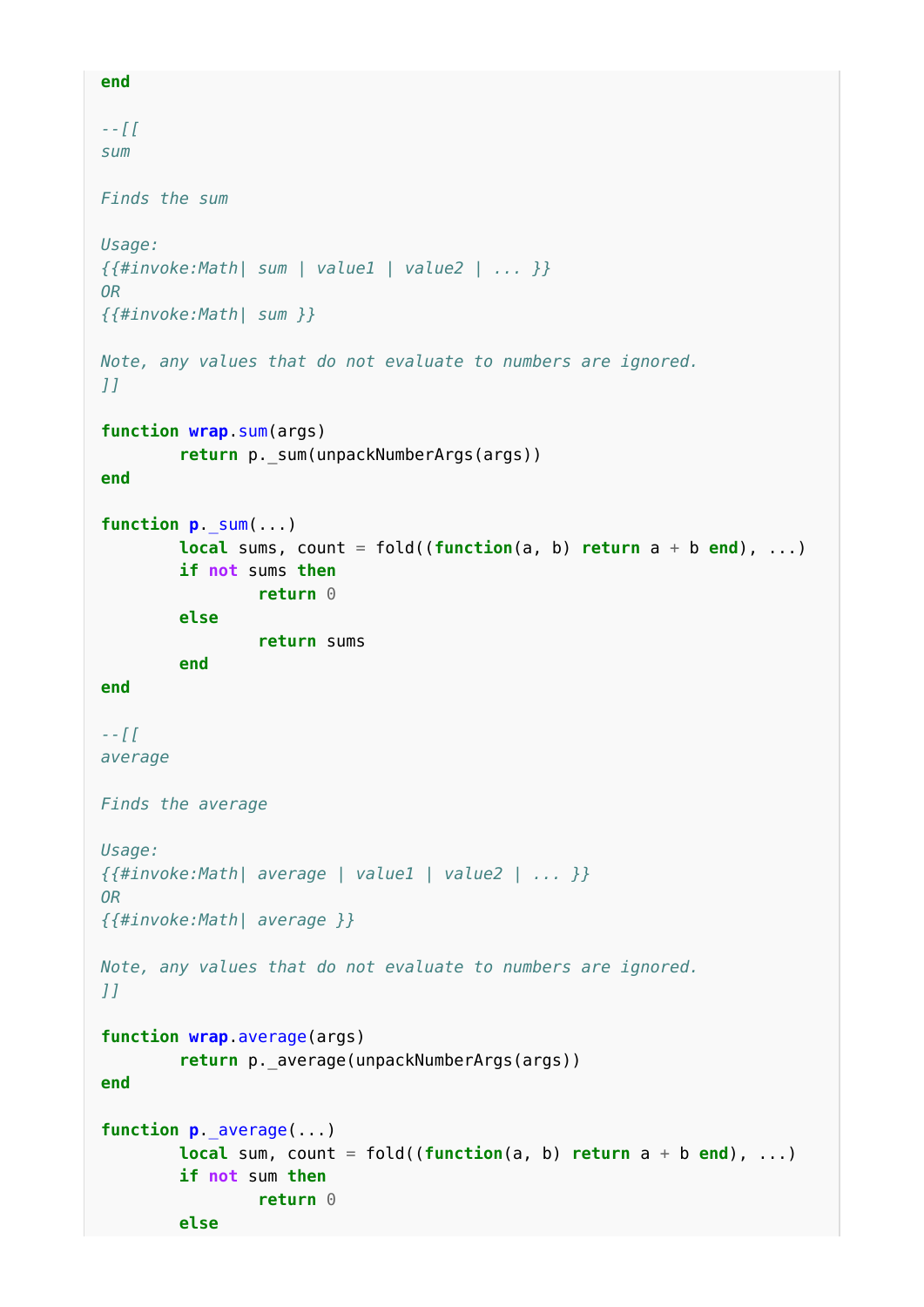```
 return sum / count
         end
end
--[[
round
Rounds a number to specified precision
Usage:
{{#invoke:Math | round | value | precision }}
--]]
function wrap.round(args)
         local value = p._cleanNumber(args[1] or args.value or 0)
        local precision = p. cleanNumber(args[2] or args.precision or \theta)
         if value == nil or precision == nil then
                 return err('round input appears non-numeric')
         else
                 return p._round(value, precision)
         end
end
function p. round(value, precision)
         local rescale = math.pow(10, precision or 0);
         return math.floor(value * rescale + 0.5) / rescale;
end
--[[
log10
returns the log (base 10) of a number
Usage:
{{#invoke:Math | log10 | x }}
]]
function wrap.log10(args)
         return math.log10(args[1])
end
--[[
mod
Implements the modulo operator
Usage:
{{#invoke:Math | mod | x | y }}
```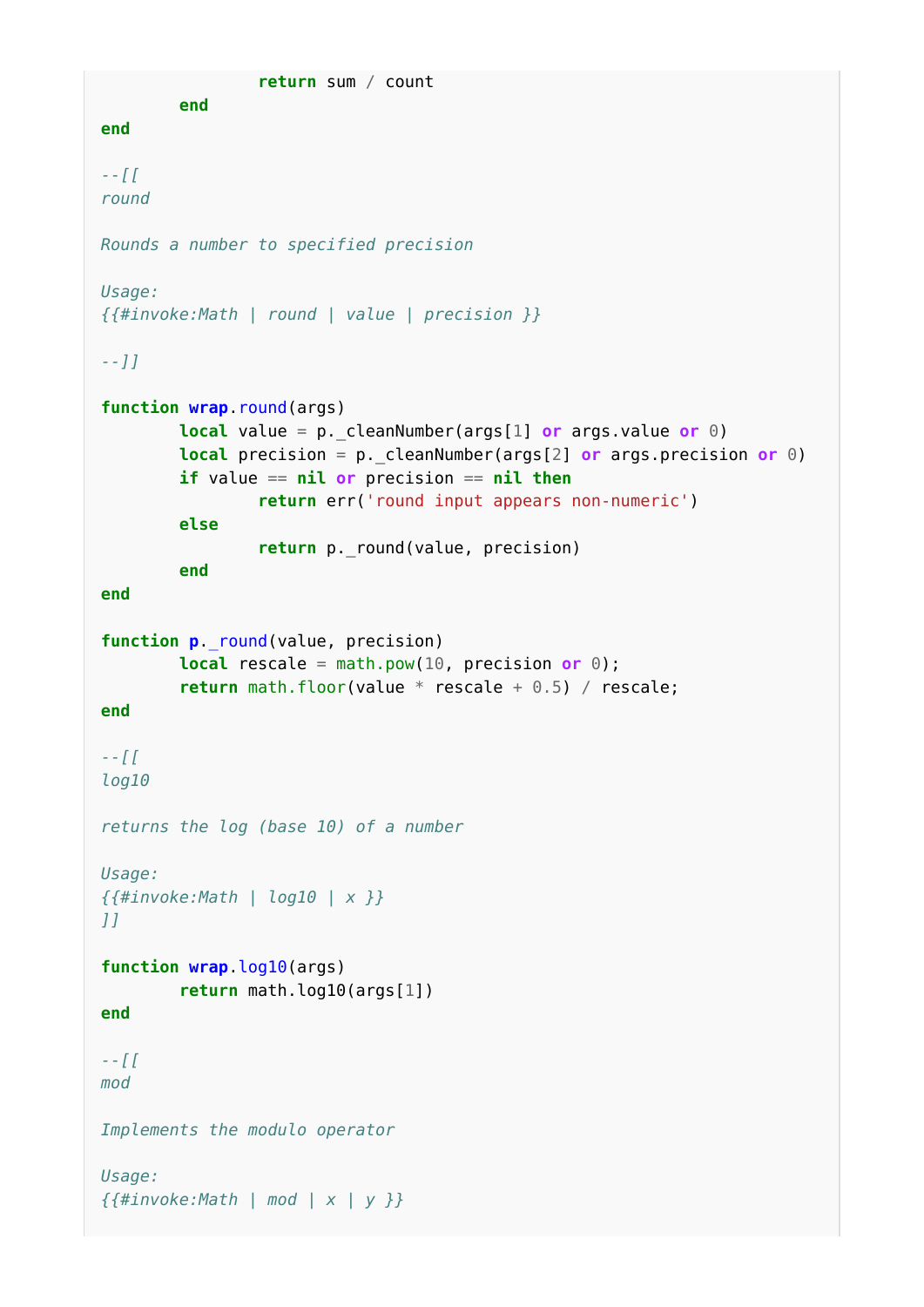```
--]]
function wrap.mod(args)
        local x = p. cleanNumber(args[1])
        local y = p. cleanNumber(args[2])
         if not x then
                  return err('first argument to mod appears non-numeric')
         elseif not y then
                  return err('second argument to mod appears non-numeric')
         else
                 return p. mod(x, y) end
end
function p._mod(x, y)
        local ret = x % yif not (\theta \leq ret and ret < y) then
                ret = \theta end
         return ret
end
--[[
gcd
Calculates the greatest common divisor of multiple numbers
Usage:
{{#invoke:Math | gcd | value 1 | value 2 | value 3 | ... }}
--]]
function wrap.gcd(args)
         return p._gcd(unpackNumberArgs(args))
end
function p._gcd(...)
         local function findGcd(a, b)
                local r = b local oldr = a
                 while r ~= 0 do
                         local quotient = math.floor(oldr / r)
                         oldr, r = r, oldr - quotient * r
                 end
                if oldr \leq 0 then
                         oldr = oldr * -1 end
                  return oldr
         end
        local result, count = fold(findGcd, ...)
         return result
```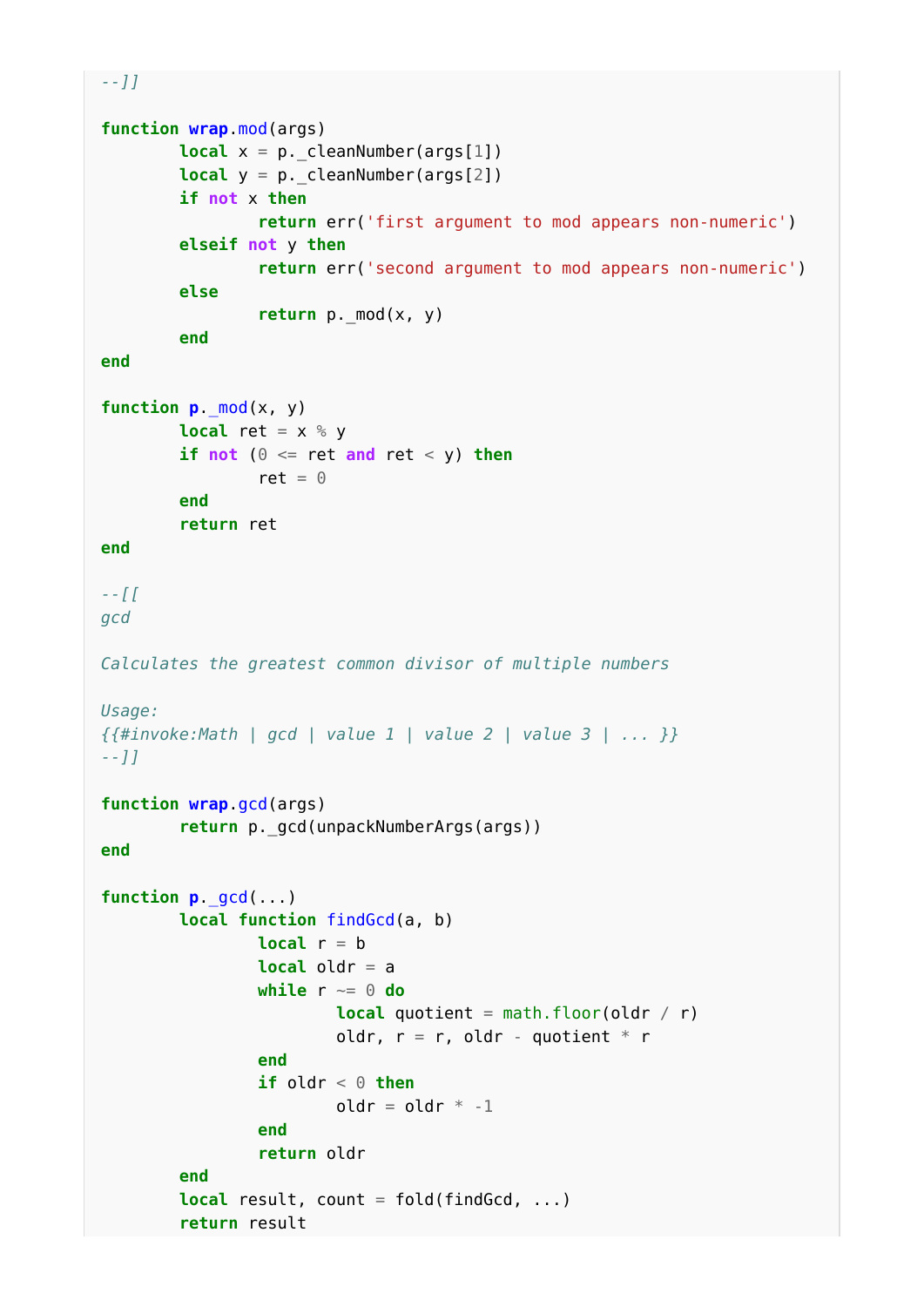```
--[[
precision_format
Rounds a number to the specified precision and formats according to rules
originally used for {{template:Rnd}}. Output is a string.
Usage:
{{#invoke: Math | precision_format | number | precision }}
]]
function wrap.precision_format(args)
        local value string = \arg[1] or 0
         local precision = args[2] or 0
         return p._precision_format(value_string, precision)
end
function p._precision_format(value_string, precision)
         -- For access to Mediawiki built-in formatter.
         local lang = mw.getContentLanguage();
         local value
         value, value_string = p._cleanNumber(value_string)
        precision = p. cleanNumber(precision)
         -- Check for non-numeric input
         if value == nil or precision == nil then
                 return err('invalid input when rounding')
         end
         local current_precision = p._precision(value)
        local order = p. order(value)
         -- Due to round-off effects it is neccesary to limit the returned
precision under
         -- some circumstances because the terminal digits will be
inaccurately reported.
         if order + precision >= 14 then
                 orig_precision = p._precision(value_string)
                if order + orig precision >= 14 then
                         precision = 13 - order; end
         end
         -- If rounding off, truncate extra digits
         if precision < current_precision then
                value = p_{\text{r}-round}(value, precision)current precision = p. precision(value)
```

```
end
```
**end**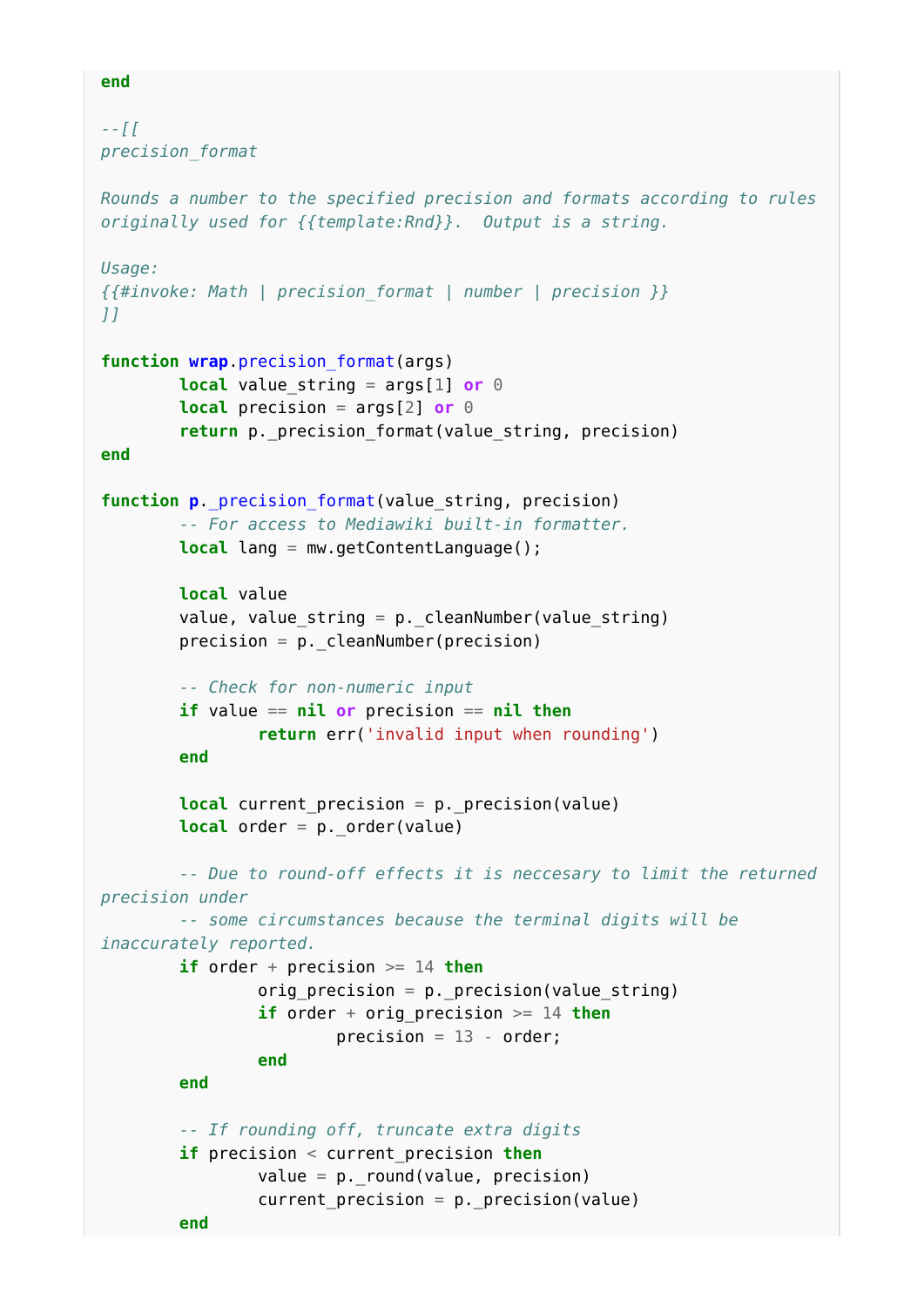```
local formatted num = lang:formatNum(math.abs(value))
             local sign
             -- Use proper unary minus sign rather than ASCII default
            if value \leq 0 then
                         sign = '−'
             else
                         sian = end
             -- Handle cases requiring scientific notation
            if string.find(formatted num, 'E', 1, true) \sim= nil or
math.abs(order) >= 9 then
                         value = value * math.pow(10, -order)
                         current precision = current precision + order
                          precision = precision + order
                         formatted num = lang:formatNum(math.abs(value)) else
                         order = 0;
             end
             formatted_num = sign .. formatted_num
             -- Pad with zeros, if needed
             if current_precision < precision then
                         local padding
                          if current_precision <= 0 then
                                      if precision > 0 then
                                                   local zero_sep = lang:formatNum(1.1)
                                                  formatted num = formatted num..
zero sep:sub(2,2)padding = precision
                                                   if padding > 20 then
                                                              padding = 20end and the contract of the contract of the contract of the contract of the contract of the contract of the contract of the contract of the contract of the contract of the contract of the contract of the contract of the 
                                                  formatted num = formatted num \ldotsstring.rep('0', padding)
end and the contract of the contract of the contract of the contract of the contract of the contract of the contract of the contract of the contract of the contract of the contract of the contract of the contract of the 
                          else
                                     padding = precision - current precision
                                      if padding > 20 then
                                                 padding = 20end and the contract of the contract of the contract of the contract of the contract of the contract of the contract of the contract of the contract of the contract of the contract of the contract of the contract of the 
                                     formatted num = formatted num .. string.rep('0',
padding)
                          end
             end
             -- Add exponential notation, if necessary.
```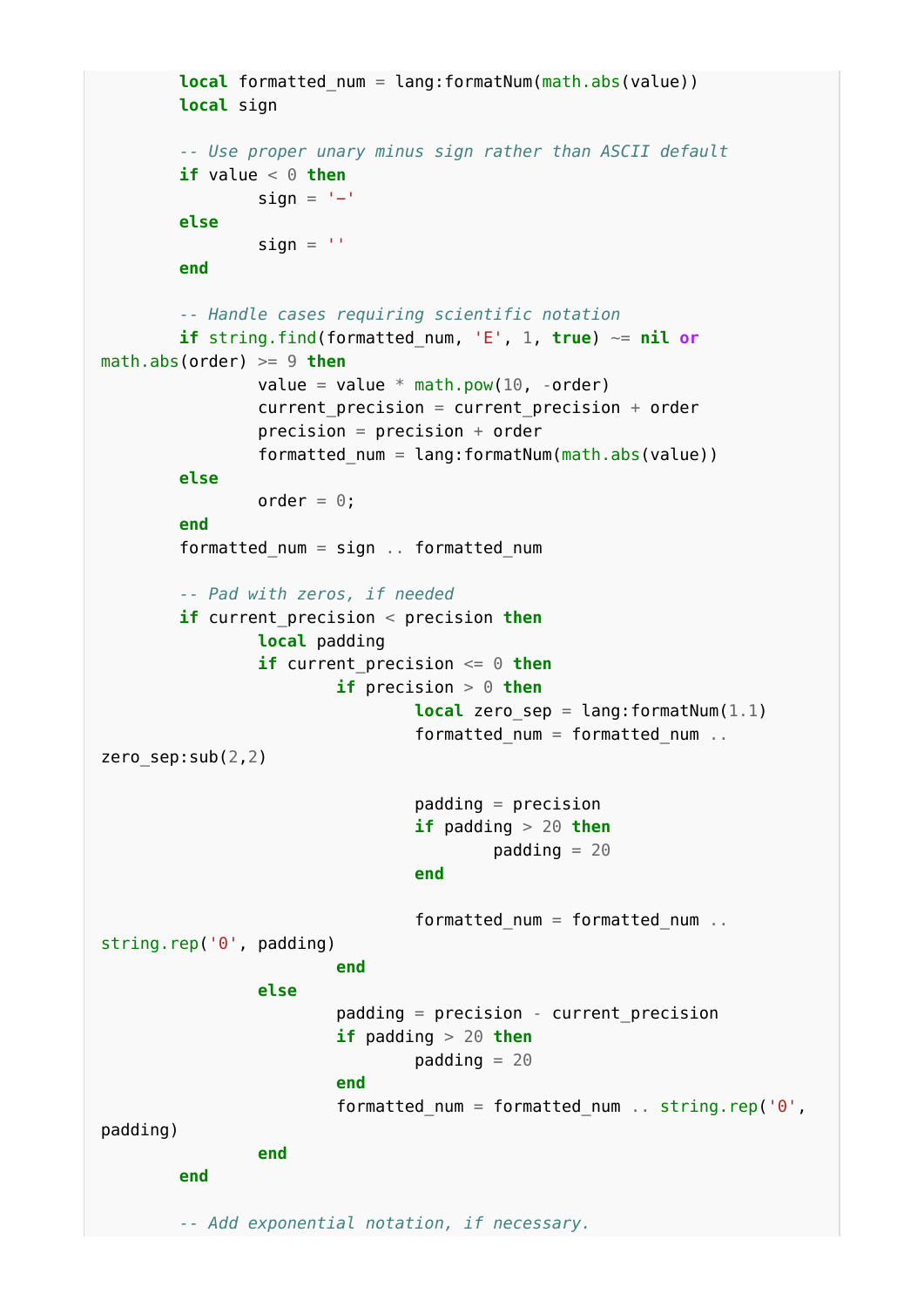**if** order  $\sim= 0$  **then**  *-- Use proper unary minus sign rather than ASCII default* **if** order  $\leq \theta$  **then**  order = '−' .. lang:formatNum(math.abs(order)) **else**  $order = \text{land:formatNum}(\text{order})$  **end** formatted\_num = formatted\_num .. '<span style="margin:0 .15em 0 .25em">x</span>10<sup>' .. order .. '</sup>' **end return** formatted\_num **end** *--[[ Helper function that interprets the input numerically. If the input does not appear to be a number, attempts evaluating it as a parser functions expression. ]]* function **p**. cleanNumber(number string) **if** type(number\_string) == 'number' **then** *-- We were passed a number, so we don't need to do any processing.* **return** number\_string, tostring(number\_string) **elseif** type(number\_string) ~= 'string' **or not** number\_string:find('%S') **then** *-- We were passed a non-string or a blank string, so exit.* **return nil**, **nil**; **end** *-- Attempt basic conversion* **local** number = tonumber(number string) *-- If failed, attempt to evaluate input as an expression* **if** number == **nil then local** success, result = pcall(mw.ext.ParserFunctions.expr, number\_string) **if** success **then**  $number = tonumber(result)$ number string = tostring(number) **else**  $number = nil$  number\_string = **nil end else** number string = number string:match("^%s\*(.-)%s\*\$") --*String is valid but may contain padding, clean it.*